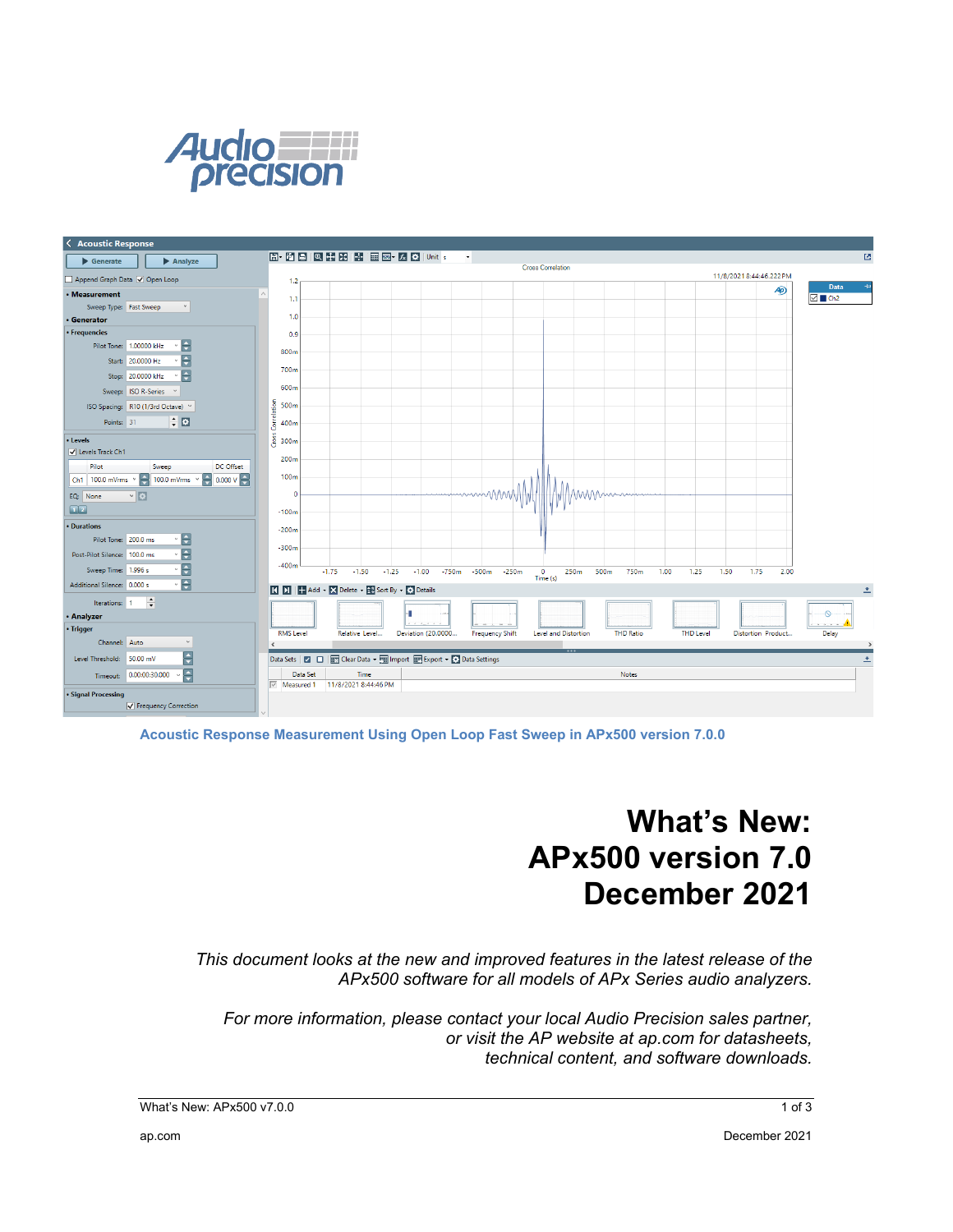### **INTRODUCTION TO APX500 VERSION 7.0**

APx500 7.0.0 is a release that adds several significant enhancements to the software, including Open Loop support for measurements using the Fast Sweep stimulus, Fast Sweep stimulus availability in additional measurements, enhancements to Transfer Function measurements including nesting capabilities and Level Triggering, and other improvements. Additionally, this latest release of APx500 software supports new GRAS SysCheck2 microphone sets.

## **OPEN LOOP & FAST SWEEP ENHANCEMENTS**

You can now make Open Loop measurements when using the Fast Sweep stimulus in Acoustic Response and Continuous Sweep measurements. In previous releases, the Fast Sweep stimulus was available only in the Loudspeaker Production Test measurement and only for Closed Loop measurements.

The Fast Sweep stimulus is now available in both Closed-Loop and Open-Loop configurations. In addition to Loudspeaker Production Test, the Fast Sweep Open Loop configuration option is now also available in the following measurements:

- Acoustic Response
- Continuous Sweep
- Impedance Theile/Small

#### **TRANSFER FUNCTION ENHANCEMENTS**

The Transfer Function measurement has the following enhancements:

- Nesting capabilities. Defined sweeps can be run at steps of a second defined sweep driven by a secondary source, providing a family of responses at different levels.
- Level triggering. In addition to the Match trigger, you can now specify a Level trigger to initiate a measurement. Using a Level trigger, the Transfer Function Measurement can now be triggered on the positive or negative slope of a specified level threshold.

#### **BENCH MODE ENHANCEMENTS**

Bench Mode functionality has been increased with the addition of the Transfer Function measurement, which includes the new nesting capabilities and level triggering.

Transfer Function in Bench Mode has a new control that can be used to provide continuous dynamic results so that changes can be made and the effects shown in result graphs in real time.